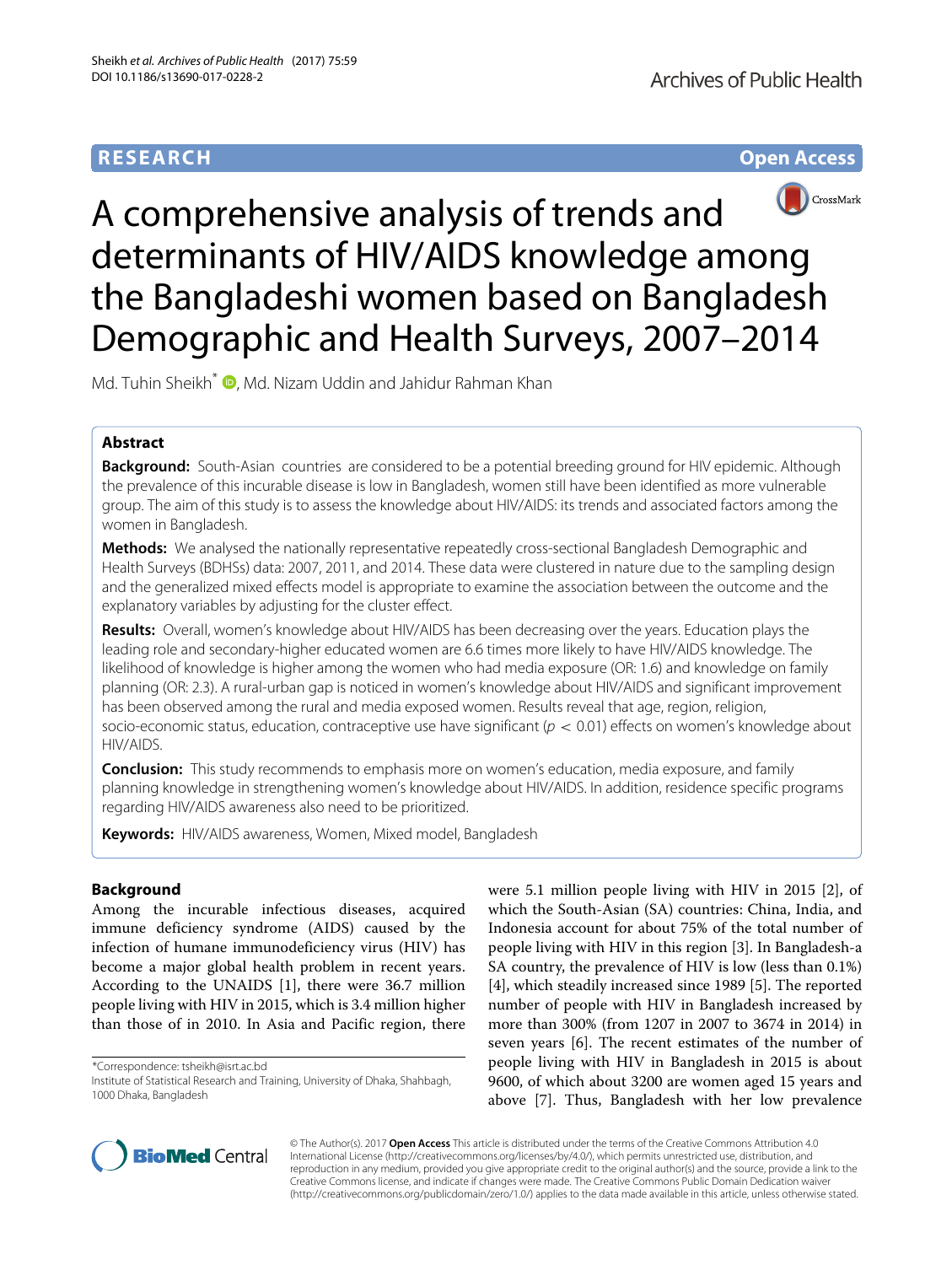of HIV/AIDS, possesses a high risk of rapid spread of HIV/AIDS [\[5,](#page-9-4) [8–](#page-9-7)[10\]](#page-9-8).

There are many potential factors that are attributable to this increased risk of HIV infection and/or transmission: geographical and cultural proximity to India and Myanmar-two severely affected countries [\[8,](#page-9-7) [11\]](#page-9-9), poverty, gender inequity, high levels of transitional sex [\[12\]](#page-9-10), mobility of boatmen across the border area [\[13\]](#page-9-11), and especially, the low-level knowledge about HIV/AIDS. With the vision of reducing the risk of HIV infection and transmission, we should concentrate on these potential factors, however, many of these factors are often linked with the country's health, demography, economy, politics, etc., which are not malleable enough to change or improvement. Instead, major concentration could be given on increasing the level of knowledge about HIV/AIDS, since the causes of HIV infection are known and can be escaped by being knowledgeable about HIV/AIDS. In the context of Bangladesh, the percentage of married women and married men with knowledge about HIV/AIDS were 67% and 87%, respectively, in 2007 [\[14\]](#page-9-12). This percentage increased only by 2% for married women and 1% for married men, respectively over the years 2007–2011 [\[15\]](#page-9-13). In 2014, Bangladesh Demographic and Health Survey (BDHS) identified female population as more vulnerable group than male population and observed that about 70% of the married women are knowledgeable about HIV/AIDS, which is very similar to that of documented in 2011 [\[6\]](#page-9-5). Accordingly, many studies [\[16,](#page-9-14) [17\]](#page-9-15) reported that the level of knowledge among the men is higher compared to the women in Bangladesh. Moreover, the women bear the heavier onus of the consequences of the disease due to their standing in a less advantaged socio-economic position, limited access to sexually, and reproductive health care [\[18\]](#page-9-16), and subsequently, women are considered to be more vulnerable to HIV infection and transmission [\[10\]](#page-9-8). In addition, the perception among the women in Bangladesh about HIV/AIDS is often contaminated with myths, facts, and rumors [\[19\]](#page-9-17), which further contribute to HIV infection and/or transmission.

In this critical condition, to control HIV infection and/or transmission, preventive measures (e.g. increasing the level of knowledge) for women could be effective, which has been recommended in earlier studies [\[16,](#page-9-14) [20,](#page-9-18) [21\]](#page-9-19). Since any effective vaccine to completely cure from HIV/AIDS is not available yet [\[22\]](#page-9-20), spreading correct knowledge about HIV/AIDS should be the very first step to raise awareness about HIV/AIDS. Lack of knowledge about HIV/AIDS is usually positively associated with misconception, confusion, social stigma, poor sex behavior [\[23\]](#page-9-21), which contribute to the increase in HIV infection and transmission. Increasing women's knowledge about HIV/AIDS will facilitate long-term controlling of HIV/AIDS epidemic [\[17\]](#page-9-15) and will still be effective even

when there is limited/poor healthcare facilities. Assessing the current scenario of women's knowledge status in Bangladesh and identifying the associated factors will be helpful for government and non-government organizations to develop more structured and specific target program regarding HIV/AIDS prevention.

In this regard, Khan [\[21\]](#page-9-19) investigated the adolescents married women (10–19 years) in Bangladesh and reported female education, media use, and condom use as potential predictors of women's knowledge about HIV/AIDS. Rahman, M.S. and Rahman, M.L. [\[16\]](#page-9-14) studied married women of wider age group (15–49 years) and identified the use of media as a strong tool to spread HIV knowledge and, also reported socio-economic status as an important factor. Likewise, Yaya et al. [\[17\]](#page-9-15) studied a sample of ever married women in Bangladesh and demonstrated a positive association between the women's knowledge and their respective husbands' increasing level of education. Although there have been notable research works conducted earlier to assess the knowledge status of married women in Bangladesh, most studies focused on a particular study period. There are only few studies [\[24\]](#page-9-22) that examined the trends and determinants of knowledge about HIV/AIDS among the married women in Kenya over the years 1993–2009. Studying the trends and determinants of women's knowledge will disclose more window about the changing behavior of the associated factors and their varying effects over time. To best of our knowledge, no earlier studies in Bangladesh examined the trends and determinants associated with the knowledge about HIV/AIDS among the married women in Bangladesh.

The main goal of the study is to analyse the pooled data from the repeatedly cross-sectional BDHSs of the period 2007–2014, and investigate the factors associated with the married women's knowledge about HIV/AIDS in Bangladesh and their trends over time. Mixed effects model is used to analyse BDHS data to have greater insight into the data mechanism. This study will help the government and policy makers to evaluate the present scenario of knowledge about HIV/AIDS among the women in Bangladesh, and the trend analysis will help to investigate the pattern of changes in the determinants of knowledge about HIV/AIDS. We expect this study will help in constructing necessary programs that might contribute to control HIV infection or AIDS disease in Bangladesh.

## **Methods**

#### **Sampling design**

The data for this study is extracted from the Bangladesh Demographic and Health Surveys (BDHSs) of 2007, 2011, and 2014. These nationally representative cross-sectional surveys are conducted in collaboration with National Institute of Population Research and Training (NIPORT), ICF International, USA, and Mitra & Associates. The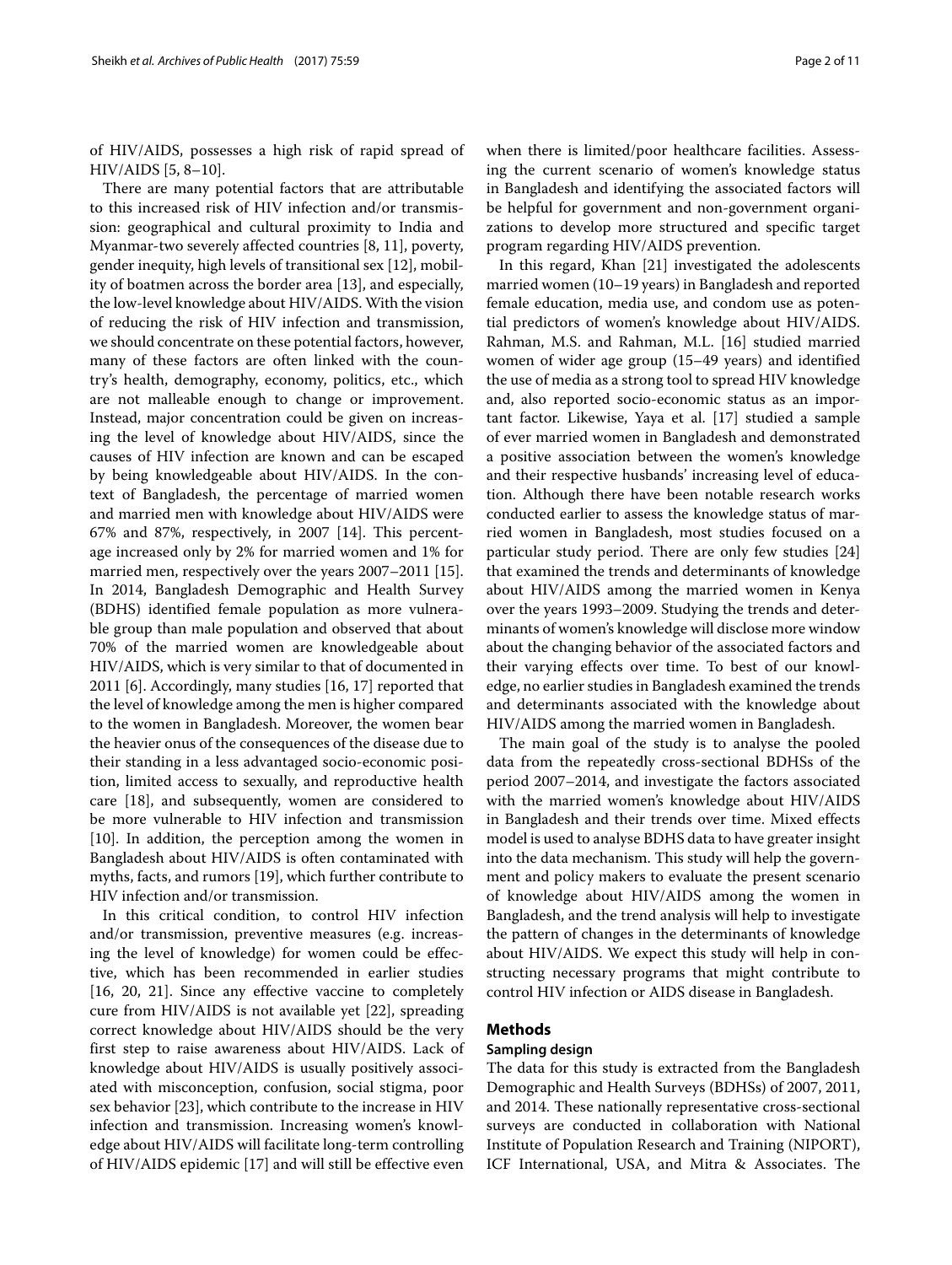sampling design for these surveys is comprised of twostage stratified cluster sampling scheme. The sampling frame for the survey is a complete list of enumeration areas (EAs), which are either a village or a part of a village or a group of villages. In the first stage of the sampling, EAs (clusters) are selected using probability proportional to size (PPS) sampling method, where 600 clusters were selected in all BDHSs 2007, 2011, and 2014, respectively. In the second stage, an equal probability systematic sampling method was used to draw on average 30 households from each cluster. Finally, a total of 10996, 17749, and 17863 households were selected in the BDHS 2007, 2011, and 2014, respectively.

## **Data and variables**

The Bangladesh Demographic and Health Survey (BDHS) collects data on demographics, fertility, mortality, nutrition, awareness and attitude towards HIV/AIDS, etc., although the collection of data is often subject to the objective and vision of the year of survey. To investigate the trends and determinants of the knowledge about HIV/AIDS among the women in Bangladesh, we pooled the last three survey data of BDHSs (2007–2014) and focused on the ever married sample to investigate our hypothesis. The main variable of interest is the knowledge status of married women about HIV/AIDS, which is extracted by asking the women whether they have heard about HIV/AIDS or not. To determine the effects of associated factors on the knowledge about HIV/AIDS, the relevant covariates are analysed that are reported in the earlier studies [\[5,](#page-9-4) [19,](#page-9-17) [21,](#page-9-19) [25,](#page-10-0) [26\]](#page-10-1), depending on their availability in the BDHSs data. For instance, respondent's age ("15–19", "20–24", "25–29", "30–49"), respondent's and husband's highest level of education ("No education", "Primary", "Secondary or Higher"), division ("Barisal", "Chittagong", "Dhaka", "Khulna", "Rajshahi", "Sylhet"), residence ("Rural", "Urban"), Religion ("Islam", "Others"), socio-economic status ("Poor", "Middle", "Rich"). The variable on contraceptive use is categorized into two, "Yes" if any method (condom or others) and "No" for no method. Media use is also categorized as "Yes" for those respondents who either watch television or listen to radio or read newspaper. And, a variable on family planning knowledge is categorized as "Yes" for the respondents who heard about family planning through media and "No" otherwise. For BDHS 2011 and 2014, we have merged Rangpur and Rajshahi divisions as Rajshahi division for matching with BDHS 2007. There are some other important variables, e.g. information of HIV incidence, women's knowledge about HIV programs and sources of information, etc. which could help explaining women's knowledge about HIV/AIDS, however, due to unavailability of such information in BDHS data we could not investigate these variables. For details of the design and survey questions regarding the data, we would refer the BDHS report of 2014 [\[6\]](#page-9-5).

## **Model**

Let  $Y_{ij}$  ( $i = 1, \ldots, N; j = 1, \ldots, n_i$ ) be the binary response of knowledge about HIV/AIDS for the *j*th woman under the *i*th EA (cluster), which takes the value of 1 if the women heard about HIV/AIDS and 0 otherwise. In the BDHSs pooled data, women within the same cluster may share some similar characteristics, facilities, and/or commodities, which may result in correlated responses within the clusters. Thus the data have a hierarchical structure, women are nested within the clusters. To analyse clustered data with hierarchical structure, regular statistical tool, e.g. simple logistic regression often unable to adjust for the variation due to cluster and fails to capture the association among the responses within clusters. Disregarding the variation due to cluster and cluster-specific association among the responses results in incorrect standard errors that compromise the efficiency of the model parameters [\[27\]](#page-10-2). To model clustered binary outcome, generalized linear mixed effects model (GLMM) is often used, which is comprised of fixed and random effects components. The fixed effects explain the population average evolution in response to covariates, and random effects explain the cluster-specific evolution. The GLMM with logit link is defined as

<span id="page-2-0"></span>
$$
logit(p_{ij}) = \mathbf{x}'_{ij}\boldsymbol{\beta} + u_i,
$$
\n(1)

where *pij* denotes the probability that a woman have heard about HIV/AIDS i.e.  $Pr(y_{ij} = 1)$ ,  $\mathbf{x}'_{ij}$  is the vector of observed covariates,  $\beta$  is the vector of regression parameters, and the random effects or residuals at the cluster level, *ui*s are assumed to follow normal distribution with zero mean and constant variance  $σ<sub>u</sub><sup>2</sup>$ . That is,  $β$ s explain the effects of the covariates averaged over the clusters and random effects  $u_i$  adjust for the cluster specific evolution of the mean response. To determine the extent to which the respondent's knowledge status about HIV/AIDS is clustered within clusters, the variance estimates at the cluster level and the individual level are used to evaluate the intra-cluster correlation (ICC), which is defined as

$$
\rho = \frac{\sigma_u^2}{\sigma_u^2 + \sigma_e^2},
$$

where  $\sigma_e^2$  is the total variance at individual level. In hierarchical data structure, the residuals at individual level are assumed to follow standard logistic regression with zero mean and variance  $\sigma_e^2 = \pi^2/3$  [\[27\]](#page-10-2). The value of  $\rho$  is close to zero for a clustered data with no cluster variation, on the other hand,  $\rho > 0$  indicates the average correlation among the binary responses within clusters. The estimation of the model parameters defined in [\(1\)](#page-2-0) is evaluated by maximization of the likelihood function. For more detail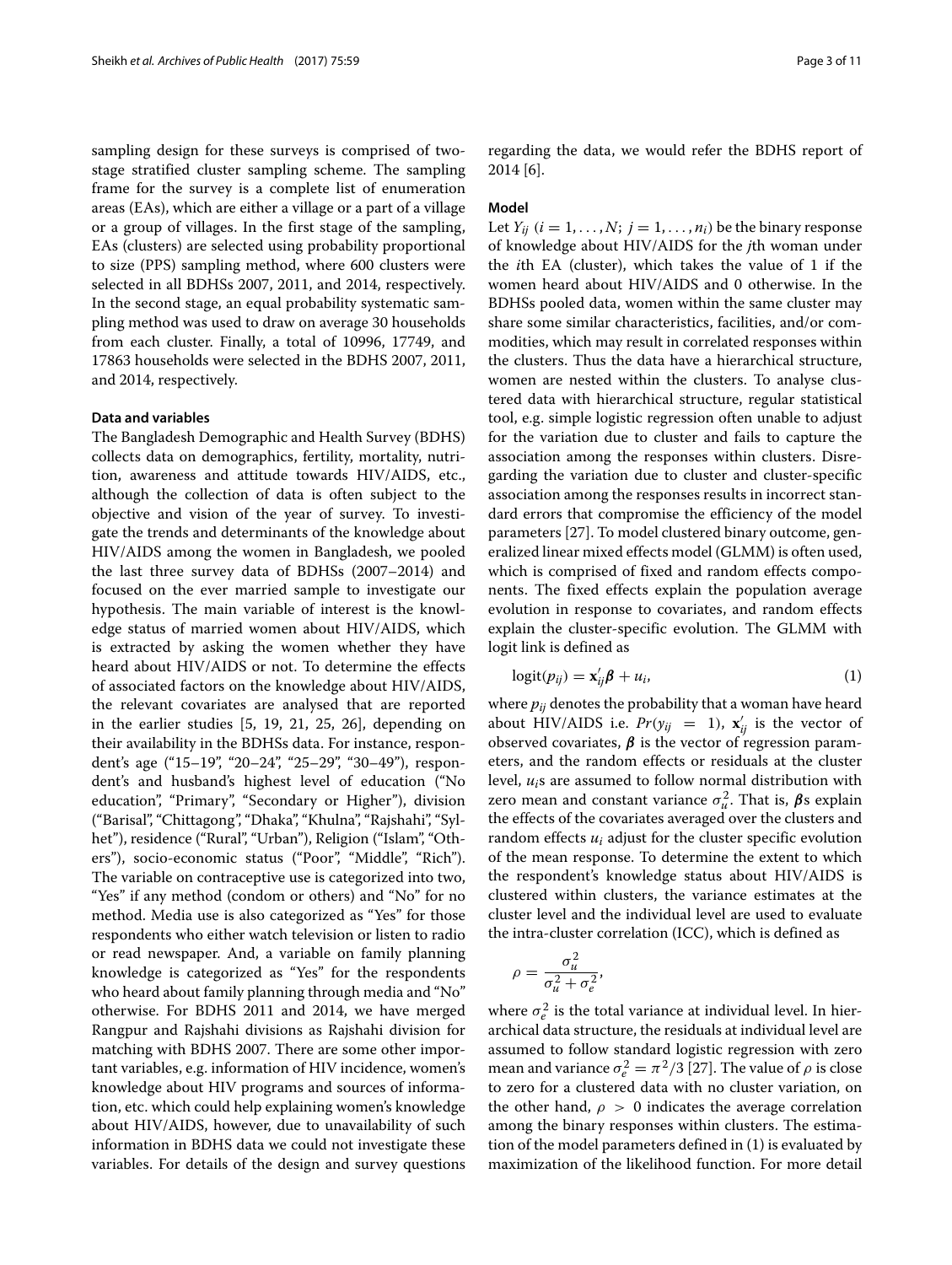about the parameter estimation, we refer the reader the references, Fitzmaurice et al. [\[28\]](#page-10-3) and Powers and Xie [\[27\]](#page-10-2).

## **Results**

Table [1](#page-4-0) presents the descriptive statistics of the variables considered in the analysis, across the survey years 2007– 2014. The descriptive measures show that the percentage of women with knowledge about HIV/AIDS slightly increased for the women aged 25–49 years and decreased for the women aged 15–24 years, of which young married women (15–19 years) show a more steeper decline. The rationale behind this change is that the young married women have already been identified as at risk group who lack maturity and often get limited access to healthrelated discussion, especially, sex-related health problems. We observe that the frequency of married women aged 15–19 years increased from 1051 in 2007 to 1462 in 2014, which have contributed to the decrease in the percentage of knowledgeable married women (15–19 years) over the three survey years. For all three of the survey years, the percentages of women with knowledge about HIV/AIDS are highest and lowest for the age group of 20–24 years and 30–49 years, respectively.

In the extracted pooled data, majority of the respondents (about 90%) were Muslim, of which about 70% women have knowledge about HIV/AIDS over the last three survey years. The higher percentage of educated women (primary or secondary/higher) have knowledge about HIV/AIDS compared to women with no education, for all three of the survey years. Similar to respondent's education, a higher percentage of women have HIV/AIDS knowledge whose husbands have a higher level of educational attainment. Table [1](#page-4-0) shows that the women from upper socio-economic class have a higher percentage of knowledgeable women about HIV/AIDS. In particular, the percentage of rich women with HIV/AIDS knowledge has been uniform (about 88%), while for the poor and middle-class women, the percentage increased by 2% (48 to 50%) and 6% (66 to 72%), respectively over the years 2007–2014. Women's knowledge about HIV/AIDS varies for their working status, surprisingly, except for 2011, the percentage of working women having knowledge about HIV/AIDS are found to be lower in 2007 and 2014.

The percentage of knowledgeable women who use contraceptive during sexual intercourse is found to be higher compared to women who use no contraceptive, with the latter group shows a slightly increasing pattern over the years 2007–2014. Conversely, for the women who use contraceptive, the percentage of having knowledge about HIV/AIDS slightly decreased over the last three survey years. The percentage of knowledgeable women who have media exposure increased 9% (87 to 94%) over the years 2007–2014. Similarly, a higher percentage of women with family planning knowledge have knowledge about

HIV/AIDS compared to women with no knowledge of family planning. The descriptive measures show that the percentage of knowledgeable women about HIV/AIDS changed disproportionately in urban and rural areas over the years. Although the rural-urban gap is declining over the years, the percentage of urban women having HIV/AIDS knowledge decreased, while the percentage increased for rural women. Khulna and Sylhet divisions have the highest and lowest percentages of women with knowledge about HIV/AIDS, respectively, for all three of the survey years.

Table [2](#page-5-0) shows the results derived from generalized linear mixed effects model for assessing the association between the knowledge about HIV/AIDS among the Bangladeshi married women and different sociodemographic, socio-economic, and health-related factors. The results show that the age of women has a significant effect on their knowledge about HIV/AIDS. Particularly, women aged 20–29 years are more likely, while women aged 30 years or above are less likely to have knowledge about HIV/AIDS compared to women aged 15–19 years.

Table [2](#page-5-0) shows that the religion of women is also found to have a significant effect on women's knowledge about HIV/AIDS. We found Muslim women are 20% more likely to have knowledge about HIV/AIDS compared to women of other religions (Hinduism, Christianity, etc.). As expected, there exists a positive association between women's highest level of education and their knowledge about HIV/AIDS. For instance, the odds of women with primary and secondary/higher education levels are 1.2 and 1.9, respectively, to the women with no education. We found similar results for the husband's education, i.e., the likelihood of women's knowledge about HIV/AIDS among the women increases with the increasing attainment of their respective husband's education. It is found that the knowledge about HIV/AIDS among the women is significantly related to their socio-economic status, with a higher level of socio-economic status indicates an increased likelihood of knowledge about HIV/AIDS. Particularly, women from middle and rich class are 1.4 and 2.1 times more likely to have knowledge about HIV/AIDS, respectively, compared to poor women.

Working women are 9% more likely to have knowledge about HIV/AIDS compared to the women with no working status. Contraceptive use during sex is one of the most convenient and easy ways to prevent HIV infection. The results show that the women using contraceptive during sex are more likely to have knowledge about HIV/AIDS (OR: 1.28). The effect of media use on the knowledge about HIV/AIDS is quantified through a composite index of watching television or listening radio or reading newspaper. The odds of women with media exposure having knowledge about HIV/AIDS is about 1.6 times higher compared to women without media exposure.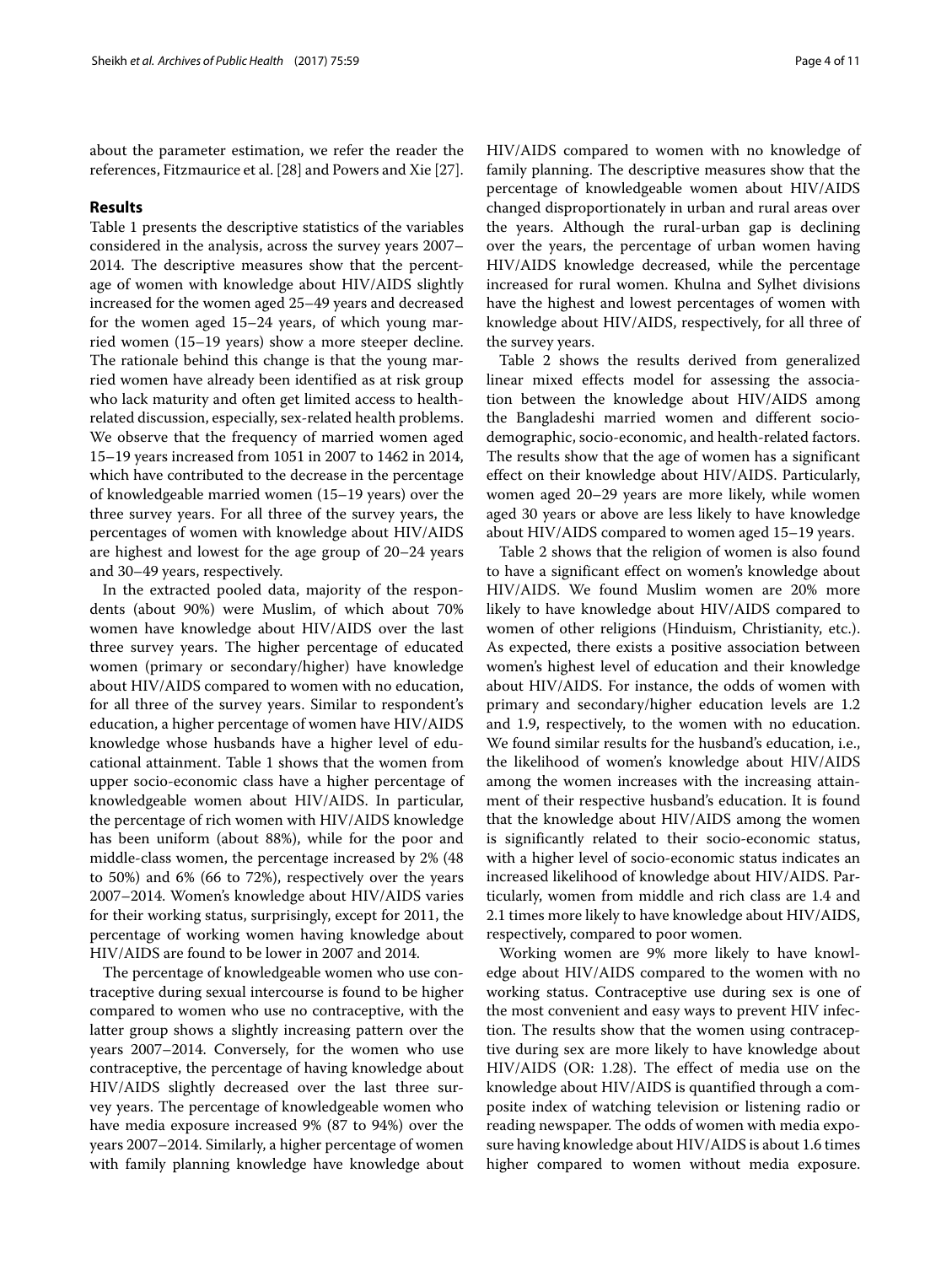| Variables                 | Frequency (%) of women with HIV/AIDS knowledge |               |               |  |
|---------------------------|------------------------------------------------|---------------|---------------|--|
|                           | 2007                                           | 2011          | 2014          |  |
| Age                       |                                                |               |               |  |
| $15 - 19$                 | 1051 (77.97)                                   | 1441 (75.41)  | 1462 (72.27)  |  |
| $20 - 24$                 | 1737 (79.9)                                    | 2724 (78.82)  | 2456 (77.7)   |  |
| $25 - 29$                 | 1436 (74.25)                                   | 2562 (75.64)  | 2610 (78.07)  |  |
| 30-49                     | 3463 (62.52)                                   | 5729 (63.69)  | 6065 (64.96)  |  |
| Religion                  |                                                |               |               |  |
| Islam                     | 6953 (70.07)                                   | 11070 (70.25) | 11454 (70.99) |  |
| Others                    | 733 (68.44)                                    | 1386 (69.61)  | 1138 (65.89)  |  |
| Respondent's education    |                                                |               |               |  |
| No education              | 1576 (44.71)                                   | 1876 (40.53)  | 1713 (40.73)  |  |
| Primary                   | 2197 (67.23)                                   | 3401 (64.22)  | 3320 (63.53)  |  |
| Secondary or higher       | 3911 (93.14)                                   | 7179 (91.76)  | 7560 (89.67)  |  |
| Husband's education       |                                                |               |               |  |
| No education              | 1811 (50.28)                                   | 2421 (46.69)  | 2445 (48.3)   |  |
| Primary                   | 1918 (66.57)                                   | 3193 (66.63)  | 3193 (65.77)  |  |
| Secondary or higher       | 3950 (87.82)                                   | 6836 (88.06)  | 6952 (87.52)  |  |
| Socio-economic status     |                                                |               |               |  |
| Poor                      | 1798 (47.69)                                   | 3106 (48.59)  | 3313 (50.11)  |  |
| Middle                    | 1382 (65.97)                                   | 2390 (70.23)  | 2600 (71.8)   |  |
| Rich                      | 4507 (87.86)                                   | 6960 (87.5)   | 6680 (87.54)  |  |
| Working status            |                                                |               |               |  |
| No                        | 5567 (71.75)                                   | 10726 (69.74) | 8779 (71.76)  |  |
| Yes                       | 2119 (65.54)                                   | 1730 (73)     | 3810 (67.75)  |  |
| Contraceptive use         |                                                |               |               |  |
| No                        | 3468 (64.61)                                   | 5028 (66.95)  | 4955 (67.04)  |  |
| Yes                       | 4219 (74.98)                                   | 7428 (72.55)  | 7638 (72.94)  |  |
| Media use                 |                                                |               |               |  |
| No                        | 4422 (61.17)                                   | 8736 (64.06)  | 9625 (65.52)  |  |
| Yes                       | 3263 (86.78)                                   | 3702 (90.49)  | 2952 (93.77)  |  |
| Family planning knowledge |                                                |               |               |  |
| No                        | 3902 (57.04)                                   | 7981 (62.57)  | 9227 (64.96)  |  |
| Yes                       | 3785 (91.12)                                   | 4475 (89.63)  | 3362 (92.03)  |  |
| Residence                 |                                                |               |               |  |
| Urban                     | 3549 (85.52)                                   | 5169 (83.65)  | 5125 (83.1)   |  |
| Rural                     | 4138 (60.45)                                   | 7287 (62.98)  | 7468 (63.85)  |  |
| Division                  |                                                |               |               |  |
| Barisal                   | 957 (66.55)                                    | 1510 (73.66)  | 1570 (73.3)   |  |
| Chittagong                | 1311 (67.51)                                   | 2024 (70.67)  | 2041 (71.24)  |  |
| Dhaka                     | 1795 (76.71)                                   | 2324 (75.9)   | 2403 (77.69)  |  |
| Khulna                    | 1375 (80.36)                                   | 2144 (81.21)  | 2035 (78.85)  |  |
| Rajshahi                  | 1364 (65.58)                                   | 3156 (62.53)  | 3225 (63.95)  |  |
| Sylhet                    | 885 (59.64)                                    | 1298 (62.22)  | 1319 (61.66)  |  |

<span id="page-4-0"></span>**Table 1** Distribution of Bangladeshi married women with knowledge about HIV/AIDS by various demographic and socio-economic variables(Bangladesh Demographic and Health Surveys, 2007–2014)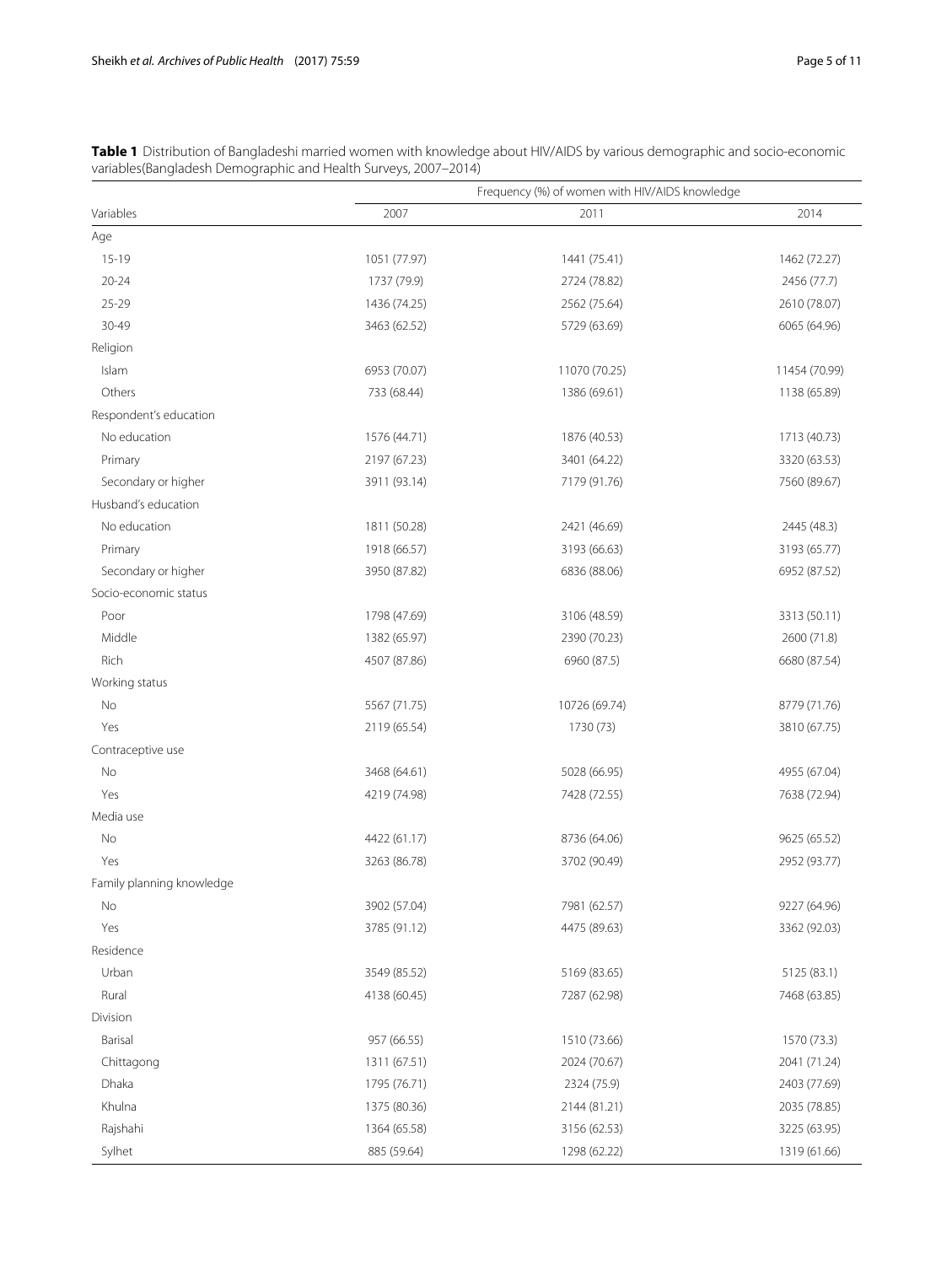<span id="page-5-0"></span>**Table 2** Estimates and standard errors (SEs) of generalized linear mixed effects model parameters for the knowledge about HIV/AIDS among the women in Bangladesh (Bangladesh Demographic and Health Surveys, 2007–2014)

| Variable                                   | $\hat{\beta}$ | OR: $\exp(\hat{\beta})$ | SE    | $p$ -value |
|--------------------------------------------|---------------|-------------------------|-------|------------|
| Age (ref: 15-19)                           |               |                         |       |            |
| $20 - 24$                                  | 0.309         | 1.362                   | 0.073 | < 0.01     |
| $25 - 29$                                  | 0.297         | 1.345                   | 0.077 | < 0.01     |
| $30 - 49$                                  | $-0.107$      | 0.898                   | 0.064 | 0.092      |
| Religion (ref: Islam)                      |               |                         |       |            |
| Others                                     | $-0.209$      | 0.811                   | 0.053 | < 0.01     |
| Respondent's education (ref: No education) |               |                         |       |            |
| Primary                                    | 0.708         | 2.030                   | 0.032 | < 0.01     |
| Secondary or Higher                        | 1.881         | 6.560                   | 0.043 | < 0.01     |
| Husband's education (ref: No education)    |               |                         |       |            |
| Primary                                    | 0.173         | 1.189                   | 0.032 | < 0.01     |
| Secondary or Higher                        | 0.631         | 1.880                   | 0.037 | < 0.01     |
| Socio-economic status (ref: Poor)          |               |                         |       |            |
| Middle                                     | 0.350         | 1.419                   | 0.035 | < 0.01     |
| Rich                                       | 0.741         | 2.098                   | 0.039 | < 0.01     |
| Working status (ref: No)                   |               |                         |       |            |
| Yes                                        | 0.089         | 1.093                   | 0.033 | < 0.01     |
| Contraceptive use (ref: No)                |               |                         |       |            |
| Yes                                        | 0.245         | 1.278                   | 0.092 | < 0.01     |
| Media use (ref: No)                        |               |                         |       |            |
| Yes                                        | 0.465         | 1.592                   | 0.067 | < 0.01     |
| Family planning knowledge (ref: No)        |               |                         |       |            |
| Yes                                        | 0.840         | 2.317                   | 0.106 | < 0.01     |
| Residence (ref: Urban)                     |               |                         |       |            |
| Rural                                      | $-0.932$      | 0.394                   | 0.105 | < 0.01     |
| Division (ref: Barisal)                    |               |                         |       |            |
| Chittagong                                 | $-0.292$      | 0.747                   | 0.084 | < 0.01     |
| Dhaka                                      | 0.277         | 1.319                   | 0.084 | < 0.01     |
| Khulna                                     | 0.570         | 1.769                   | 0.088 | < 0.01     |
| Rajshahi                                   | $-0.359$      | 0.699                   | 0.077 | < 0.01     |
| Sylhet                                     | $-0.304$      | 0.738                   | 0.089 | < 0.01     |
| Survey year (ref: 2007)                    |               |                         |       |            |
| 2011                                       | $-0.193$      | 0.825                   | 0.107 | 0.073      |
| 2014                                       | $-0.197$      | 0.821                   | 0.107 | 0.065      |
| Residence x Survey year                    |               |                         |       |            |
| Rural: 2011                                | 0.328         | 1.388                   | 0.127 | 0.010      |
| Rural:2014                                 | 0.370         | 1.448                   | 0.127 | < 0.01     |
| Media use x Survey year                    |               |                         |       |            |
| Yes:2011                                   | 0.088         | 1.092                   | 0.095 | 0.351      |
| Yes:2014                                   | 0.270         | 1.310                   | 0.109 | 0.013      |
| Residence x Contraceptive use              |               |                         |       |            |
| Rural:Yes                                  | $-0.124$      | 0.883                   | 0.061 | 0.041      |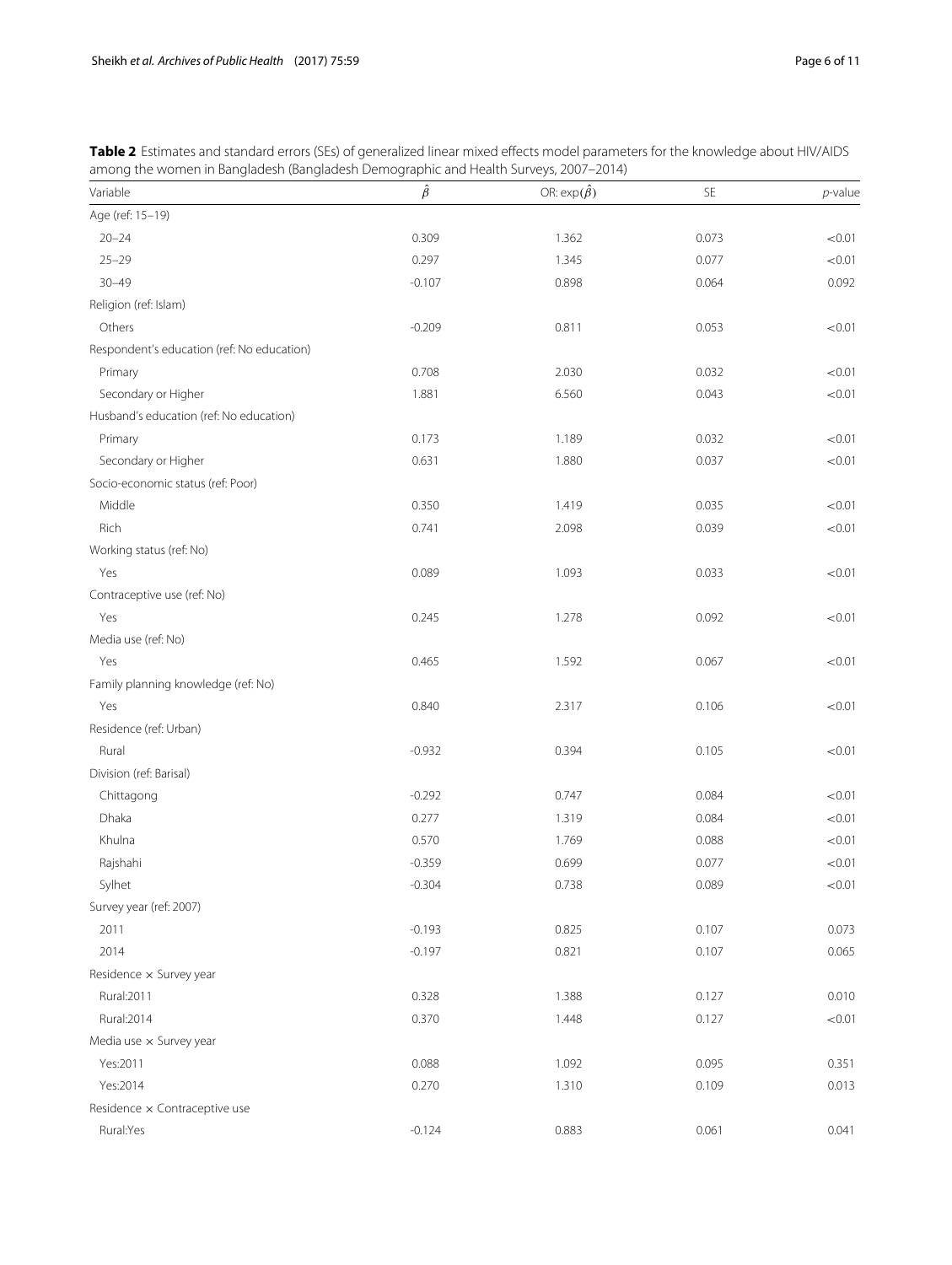| aniong the momentuloangladesh (sangladesh sentrographic and neath san reps) Ever Ty (evitamaca) |          |       |       |        |
|-------------------------------------------------------------------------------------------------|----------|-------|-------|--------|
| Respondent's age x Contraceptive use                                                            |          |       |       |        |
| 20-24:Yes                                                                                       | $-0.013$ | 0.987 | 0.102 | 0.895  |
| 25-29:Yes                                                                                       | 0.054    | 1.055 | 0.103 | 0.601  |
| 30-49:Yes                                                                                       | 0.180    | 1.197 | 0.086 | 0.037  |
| Respondent's age $\times$ FPK                                                                   |          |       |       |        |
| 20-24:Yes                                                                                       | 0.243    | 1.275 | 0.141 | 0.085  |
| 25-29:Yes                                                                                       | 0.379    | 1.460 | 0.144 | < 0.01 |
| 30-49:Yes                                                                                       | 0.178    | 1.195 | 0.117 | 0.127  |
| Constant                                                                                        | $-0.313$ | 0.732 | 0.124 | 0.012  |
| Variance of random effect $(\sigma_u^2)$                                                        |          | 0.477 |       |        |
| ICC $(\hat{\rho})$                                                                              |          | 0.137 |       |        |

**Table 2** Estimates and standard errors (SEs) of generalized linear mixed effects model parameters for the knowledge about HIV/AIDS among the women in Bangladesh (Bangladesh Demographic and Health Surveys, 2007–2014) (Continued)

Similarly, for women who have family planning knowledge, the likelihood of having knowledge about HIV/AIDS is found to be higher. Type of residence has significant effect on explaining the likelihood of women's knowledge about HIV/AIDS. It is found that women living in urban areas have a higher likelihood of having knowledge about HIV/AIDS compared to women living in rural areas. The knowledge about HIV/AIDS among the women is found to significantly vary over the divisions of Bangladesh. Comparing with respect to Barisal division, respondents from both Dhaka and Khulna division are 1.3 and 1.8 times more likely, respectively, of having knowledge about HIV/AIDS. Whereas, women from Chittagong, Rajshahi, and Sylhet division have 25%, 30%, and 27% lower likelihood of having knowledge about HIV/AIDS, respectively, than that of the women from Barisal division.

To have the true picture of the effects of the determinants on the women's knowledge about HIV/AIDS, we adjusted for the possible interaction effects in the analysis. The results show that the effect of residence type is different at different levels of the survey year and contraceptive use. The rural women who use contraceptive are 0.88 times less likely to have knowledge about HIV/AIDS. Also, among the rural women, the likelihood of having knowledge about HIV/AIDS shows an increasing trend over the years. The similar increasing trend has been found for the women who got media exposure over the years. The effect of age on the women's knowledge has also been found to vary significantly over the levels of contraceptive use and family planning knowledge status. The likelihood of having knowledge about HIV/AIDS is 1.20 times more among the 30–49 years aged women who use contraceptives. Whereas, the family planning knowledge has a higher impact on the knowledge about HIV/AIDS among the women of all the age groups except for 30–49 years compared to women aged 15–19 years. Finally, the intra-cluster correlation (ICC) is found to be

0.137, which implies 13.7% of the variation in response is due to variation between clusters.

## **Discussion**

In this study, nationally representative pooled data from the Bangladesh Demographic and Health Survey (BDHS) of the years 2007, 2011, and 2014, are analysed to examine the trends and determinants of knowledge about HIV/AIDS among the married women (15–49 years) in Bangladesh. This study serves two important aspects through mixed model analysis of the data. First, analysing the determinants as well as their changes in pattern provides more insight to evaluate the present scenario of HIV/AIDS knowledge among the women compared to previous years and identify specific areas where to give more attention to improve the situation. Second, mixed model analysis of the clustered data appropriately fits the model parameters adjusting for the within cluster association and provides with valid inference.

The mixed model analysis of BDHS pooled data reveals that age has significant effect on women's knowledge about HIV/AIDS. In the context of Bangladesh, women from different age groups differ in lifestyle, health practice, adaptability, maturity, accessibility, sex behaviors, etc., which could be the underlying reason behind the influence of women's age on their knowledge about HIV/AIDS. The mixed model analysis also shows that the women aged 20–29 years are more likely to have knowledge about HIV/AIDS compared to young married women (15–19 years). Young married women often get limited exposure to sex-related issues and suffer from immaturity [\[21\]](#page-9-19), which contribute to their vulnerability to HIV infection due to having little knowledge about HIV/AIDS [\[29\]](#page-10-4). Our finding is in agreement with other studies [\[10\]](#page-9-8), reported earlier. In addition, we found women aged 30 years or above are less likely to have knowledge about HIV/AIDS. Conversely, Van Huy et al.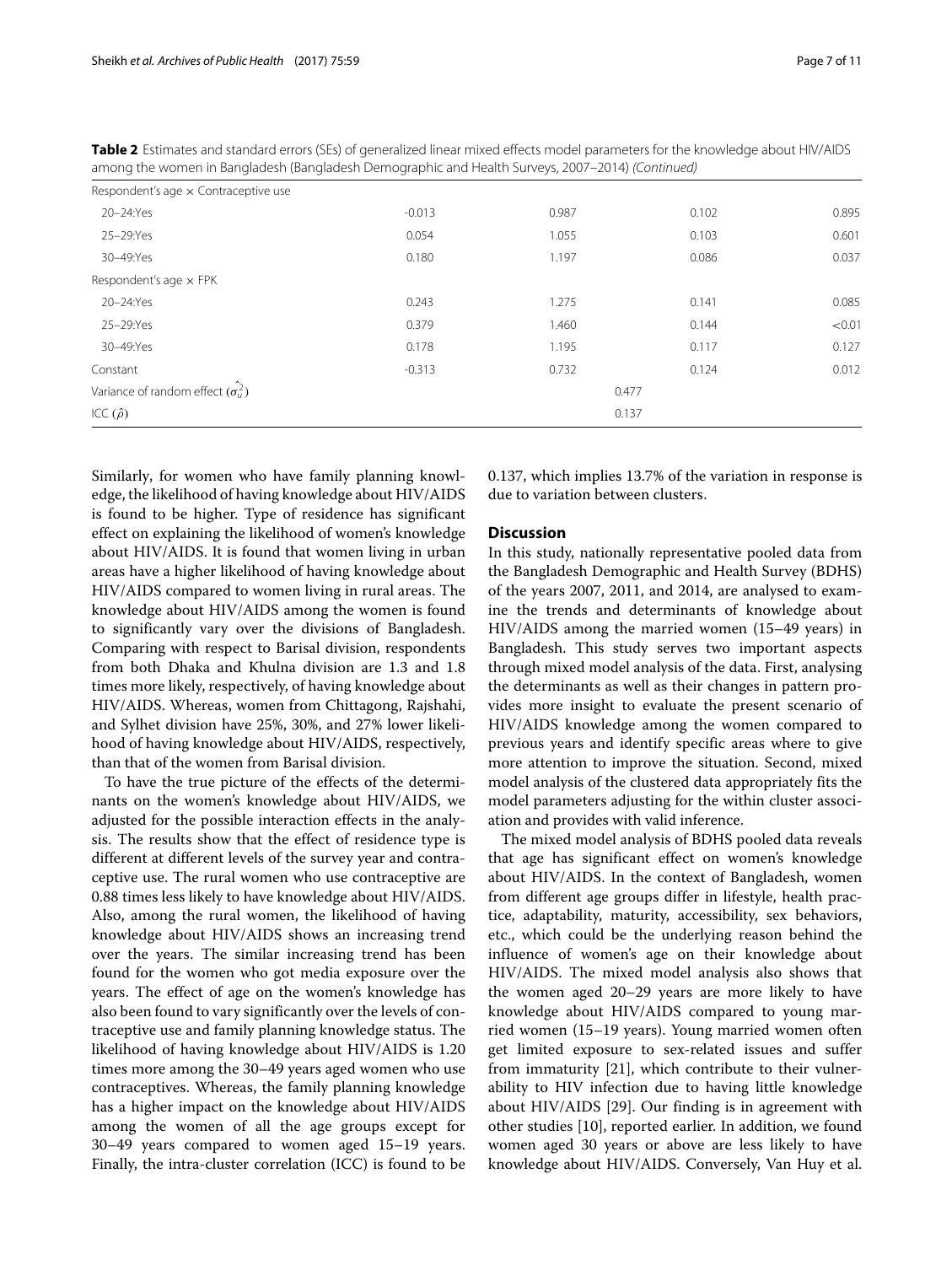[\[30\]](#page-10-5) showed that women aged 30 years or above are more likely to have knowledge about HIV/AIDS, however, this study was in the context of Vietnam. The earlier studies in the context of Bangladesh, e.g. Hossain et al. [\[10\]](#page-9-8), Yaya et al. [\[17\]](#page-9-15), reported that the knowledge about HIV/AIDS among the women aged 30–49 years is lower (insignificant) compared to 15–19 years age group. In agreement with the direction of the association, this study demonstrates that the likelihood of knowledge among the women aged 30–49 is significantly lower in comparison with the women aged 15–19 years. The rationale of this finding is that married women aged 30 years or more are less adaptive to absorbing information compared to young women, which reduces their likelihood of knowing about HIV/AIDS.

The women's knowledge about HIV/AIDS is found to vary significantly across the divisions of Bangladesh. Particularly, the women from Khulna and Rajshahi have the highest and lowest likelihood of having knowledge about HIV/AIDS, respectively, compared to Barisal division. Although Khan [\[21\]](#page-9-19) reported that women from Dhaka division have the highest likelihood of HIV/AIDS knowledge, our finding is consistent with recent findings of Hossain et al. [\[10\]](#page-9-8). The divisions of Bangladesh possess inherent variabilities in terms of education, health, economy, media exposure, etc. that often contribute to the differences in women's knowledge about HIV/AIDS at the division levels. Particularly, women from Khulna division have more access to media, more likely to use contraceptive methods than the women from Barisal division [\[31\]](#page-10-6). This could be the underlying reason, as these factors are found to be important for knowledge about HIV/AIDS among the women in Bangladesh. However, the low likelihood for the women at Rajshahi cannot be easily interpreted. As such, in BHDS 2011 and 2014, the Rangpur division has been introduced as a separate division that was once a part of Rajshahi division (in BDHS 2007), however, we merged Rajshahi and Rangpur division as Rajshahi in this study. The Rangpur division possesses low percentage of contraceptive user and high percentage of poor women [\[6\]](#page-9-5) that might have confounded the effect of Rajshahi division compared to Sylhet division.

The type of residence has been found to be significantly associated with the knowledge of women about HIV/AIDS. Particularly, women living in urban areas are more likely to have knowledge about HIV/AIDS compared to rural women, which is in accordance with other studies [\[10,](#page-9-8) [21,](#page-9-19) [30,](#page-10-5) [32\]](#page-10-7). Contrary to our findings, there are few studies [\[17\]](#page-9-15), which reported that the type of residence is unrelated to women's knowledge about HIV/AIDS. However, rural women are often abandoned, neglected, and deprived of better health care facilities [\[33\]](#page-10-8), and some recent studies [\[34\]](#page-10-9) reported rural women as vulnerable to HIV infection due to their low level of knowledge about HIV/AIDS. On the other hand, urban women often enjoy better living provided with easier access to health information, media, healthcare facilities, etc., which reduces the likelihood of HIV infection subsequently. This study also shows the effect of residence type over the years on the women's knowledge about HIV/AIDS. We observe that over the survey years, the likelihood of having knowledge about HIV/AIDS has been decreasing. Although the urban women show higher likelihood of knowledge, over time rural women shows significant improvement compared to urban women. We expect this finding will help the government and policy makers to plan for resident specific programs concerning to spread HIV/AIDS knowledge and to create awareness among the rural and urban women in Bangladesh.

There is a significant association between the women's knowledge about HIV/AIDS and their religion. Muslim women are found to be more knowledgeable about HIV/AIDS compared to non-Muslim women in Bangladesh. The rationale for this finding is that the codes of Islam strongly prohibits multiple sex partner, extra marital affair, etc. and contributes to lower prevalence of HIV among the Muslim [\[35\]](#page-10-10), which we expect the indirect reasons behind the higher likelihood of knowledge about HIV/AIDS among the Muslim women in Bangladesh. However, sex-related risk behaviors are practiced in the real world scenario disregarding the Islamic codes by the Muslims [\[36\]](#page-10-11). For instance, the migrant workers, especially, men often practice unsafe sex with non-spousal partner in the foreign country and pose a great threat of HIV/AIDS infection/transmission when they return back to Bangladesh and resume to unprotected sex with their spouses [\[37\]](#page-10-12). This provides counter evidence on the lower level of knowledge and awareness among the Muslim women in Bangladesh. Likewise, to support the claim of women's religion on their knowledge about HIV/AIDS, there are insufficient literatures in the context of Bangladesh. Thus, we would interpret our finding with caution and would recommend in-depth analysis regarding the effect of religion on the knowledge about HIV/AIDS among the women in Bangladesh. This study results show that women from a higher level of socioeconomic status (middle and rich) have a higher likelihood of HIV/AIDS knowledge compared to poor women, which is consistent with the studies [\[30\]](#page-10-5). The justification of the result is that women from upper socio-economic class have more access to modern amenities and health care facilities, which increase their likelihood of knowing about HIV/AIDS.

The use of contraceptive during sex has been proved to be beneficial for the protection from regulation of birth and HIV/AIDS [\[21\]](#page-9-19), which also translates to awareness about the sex-related disease and health protection. This study reports that women who use contraceptive during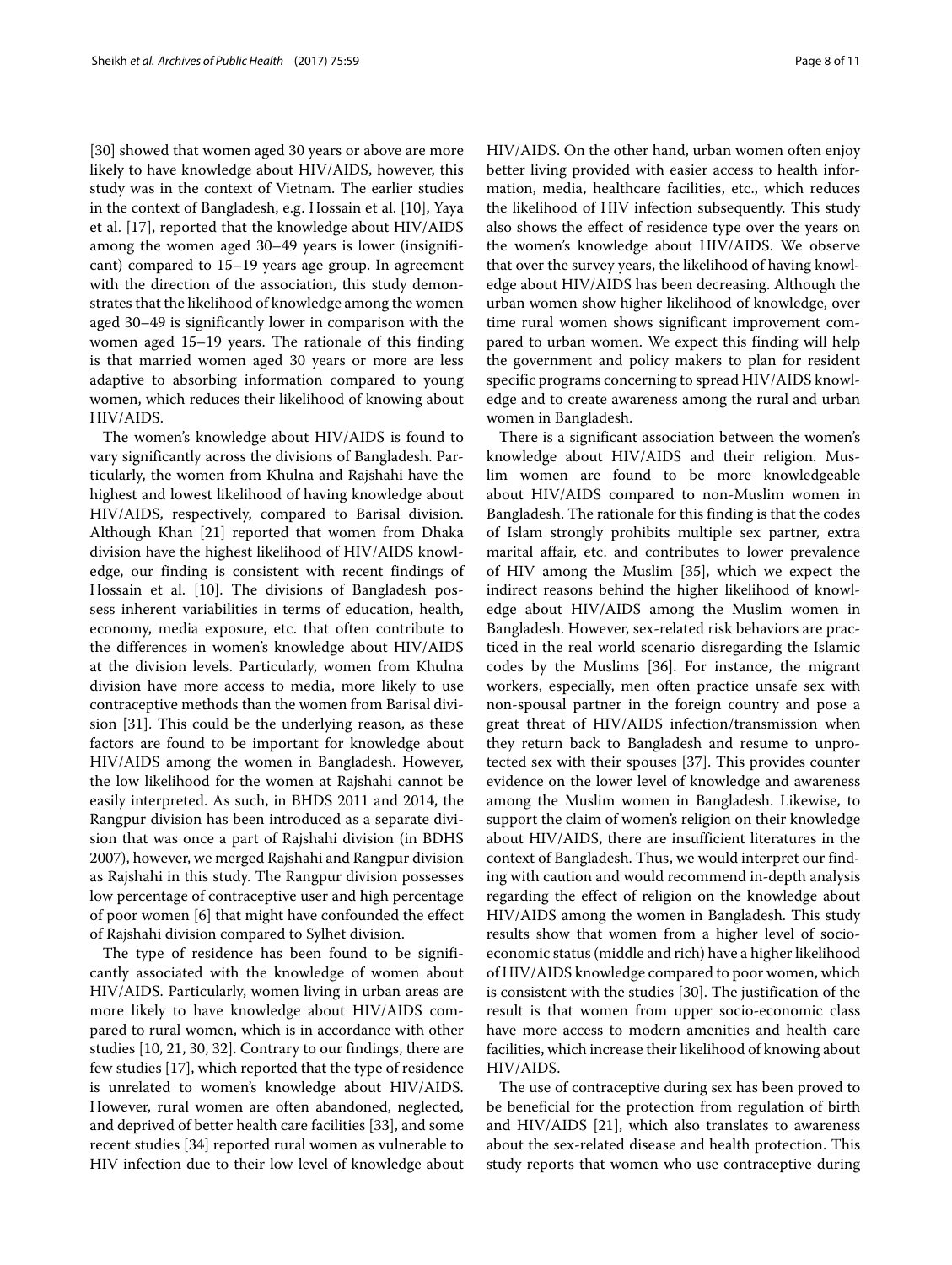sex are more likely to have knowledge about HIV/AIDS compared to the non-contraceptive user. This finding is in agreement with the other studies [\[21,](#page-9-19) [38\]](#page-10-13). Additionally, we found that the effect of contraceptive use on the knowledge is significantly different for different age groups and type of residence. Particularly, this study states that women aged 30–49 years who use contraceptive have a higher likelihood of knowledge about HIV/AIDS. This is due to the fact that younger women often face difficulty in obtaining contraceptive (e.g. condom) and knowing about it's benefits and usage. Also, it is found that rural women who use contraceptive are less likely to have HIV/AIDS knowledge. This is because rural women often consider the use of contraceptive as a means of birth control by being ignorant of it's uses as a protection from sex-related health problems, e.g. AIDS or HIV infection. Our finding indicates that rural women contraceptive user require extra attention and need to be educated about the benefit of using contraceptive to prevent HIV/AIDS.

Education plays a vital role in determining the social status of an individual and also, translates to a better job and more access to information [\[16\]](#page-9-14). Earlier literature [\[39\]](#page-10-14) has already identified education as an alternate vaccine for the incurable disease-AIDS. Mwamwenda [\[39\]](#page-10-14) reported that HIV/AIDS knowledge is positively associated with increasing level of the respondent's and their husband's education. A similar finding is found in our study, which is in line with other relevant studies [\[10,](#page-9-8) [21,](#page-9-19) [30,](#page-10-5) [32,](#page-10-7) [33\]](#page-10-8). Exposure to media has also been reported as an important factor associated with the knowledge of married women about HIV/AIDS. Television, radio, and newspaper are effective media to reach the general people, which communicate important messages in the form of music, news reports, dramas, movies, advertisements, etc. that can profoundly influence public knowledge about HIV/AIDS. Our study result shows that women who got media exposure have a higher likelihood of knowledge about HIV/AIDS. This finding is consistent with earlier studies [\[10,](#page-9-8) [16,](#page-9-14) [32,](#page-10-7) [34,](#page-10-9) [40\]](#page-10-15). Analysing the trend over the years, we found compared to the survey year 2007, significant improvement is observed in the level of knowledge among the women with media exposure in 2014 survey year. This finding might help the policy makers to plan for a longer version of media exposure so as to disseminate the knowledge about HIV/AIDS among the women in Bangladesh.

Moreover, family planning knowledge has been proved to be effective for preventing HIV transmission [\[41\]](#page-10-16). Exposure to family planning through media often provides information and services to women about pregnancy, sexually transmitted diseases including AIDS, which contribute to the improvement of women's knowledge about HIV/AIDS. Accordingly, in this study, we found women who heard about family planning through media are more likely to have knowledge about HIV/AIDS. Also, we found the effect of family planning knowledge varies significantly over different age groups of the respondents. Family planning exposure has been found to be more effective among the women aged 20–29 years. The current working status has been an important indicator of women's knowledge about HIV/AIDS. Working women compared to non-working women often get more chances to discuss HIV/AIDS related health issues with their respective co-workers. Additionally, workers are often provided with health care facilities (e.g. medical unit) that educate the workers on HIV/AIDS. Again, being in a community with other workers, global issues like HIV/AIDS spread faster, which altogether increase the likelihood of their knowledge about HIV/AIDS. This finding is in accordance with other studies [\[16\]](#page-9-14).

Despite several strengths of the study, there are few limitations, which we would like to mention for future research works. This study focuses on the knowledge status of married women which is determined by whether the respondents have heard about HIV/AIDS. Although the women who are aware about HIV/AIDS could be considered as knowledgeable about HIV/AIDS, however, causal relationship cannot be ensured necessarily. Awareness about HIV/AIDS could be more than only knowing about the disease, for instance, awareness on transmission or awareness on prevention, etc., which is beyond the scope of this study. Although we have examined the influence of protective behaviours (e.g. condom use and family planning knowledge) and other covariates on the knowledge about HIV/AIDS, however, knowledge status of women could also influence their protective behaviour, which is beyond the scope of this study and not consistent with the specific objective. There is a possibility that the knowledge status of husbands influence the knowledge status of the respondents, however, we could not analyse knowledge information of husbands due to the unavailability in the BDHSs data. Analysing the effects of the determinants on the knowledge about HIV/AIDS among the women in Bangladesh could be more interesting if we could incorporate the information regarding HIV incidence. However, due to unavailability of incidence information in BDHS data, we could not elaborate our findings in relation to HIV incidence.

## **Conclusion**

In conclusion, this study analysed the pooled data from three most recent nationally representative surveys (BDHS: 2007, 2011, and 2014) to determine the trends and determinants of the women's knowledge about HIV/AIDS in Bangladesh. Using a mixed modeling approach, this study reveals women's age, region, residence, religion, socio-economic status, women's and husbands' highest level of education, media use, contraceptive use,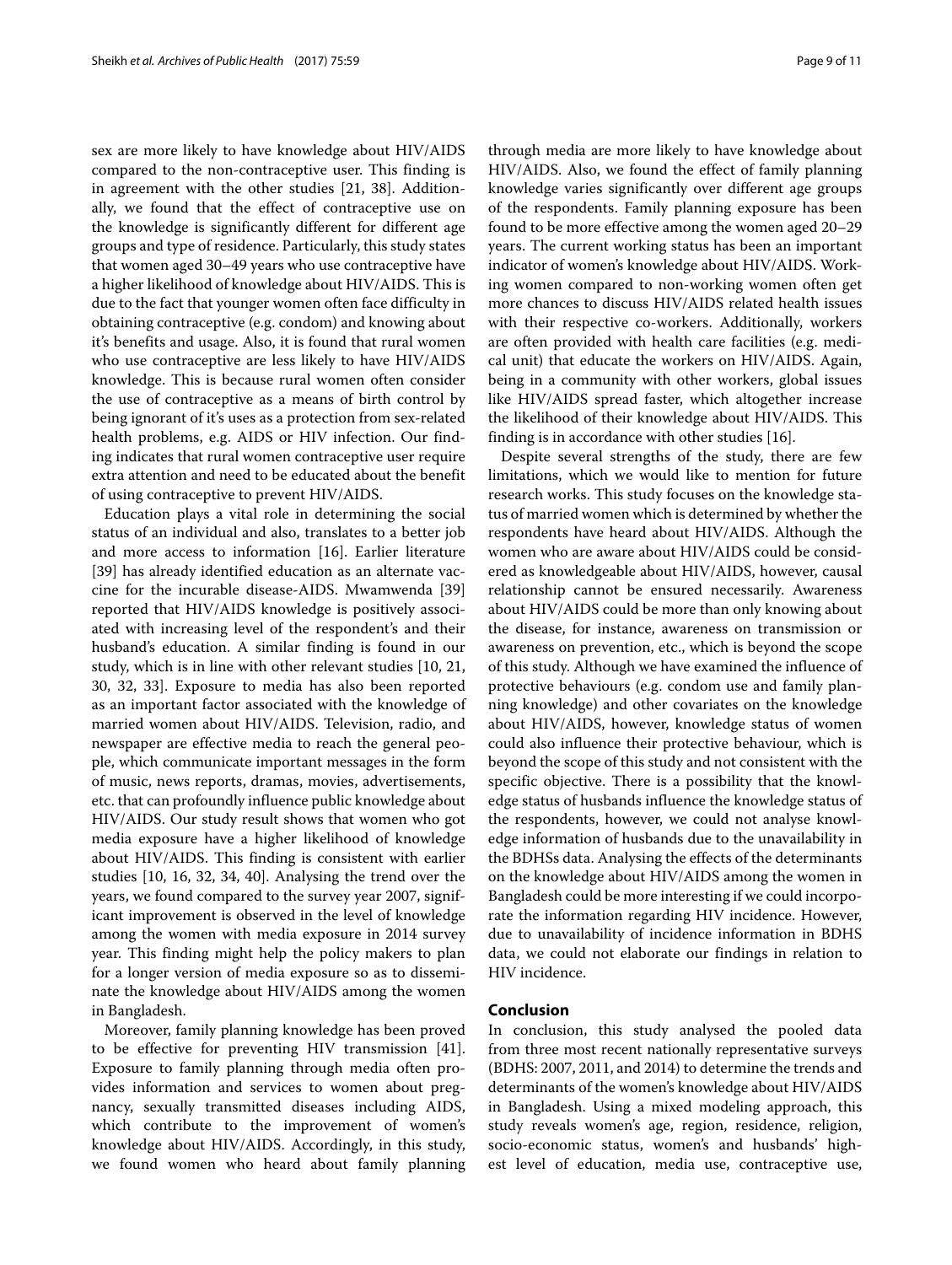family planning knowledge have a significant influence on women's knowledge about HIV/AIDS. Additionally, we found that the rural women who use contraceptive are less likely to be knowledgeable about HIV/AIDS, which is a great concern as rural women despite using contraceptive possess little knowledge about HIV/AIDS. This study demonstrates that the effect of women's age is confounded due to contraceptive use and family planning knowledge on explaining the likelihood of women's knowledge about HIV/AIDS. Moreover, analysing the trend we found, over the years the likelihood of women being knowledgeable about HIV/AIDS has been decreasing, however, the likelihood has been observed to be increasing for rural women and media users, over the years. This study recommends residence specific programs to disseminate HIV/AIDS awareness effectively and also highlights the role of media exposure to create awareness about HIV/AIDS. Moreover, this study also recommends educating both the women and their husbands to have a greater impact on the knowledge about HIV/AIDS among the women in Bangladesh.

#### **Acknowledgments**

The authors acknowledge the contributions of the team of BDHS, NIPORT, MEASURE DHS and ICF International teams for their efforts to collect data and to open access the data set. The authors acknowledge the editors and the reviewers for their critical comments and suggestions, which improved the organization and readability of the paper.

#### **Funding**

The author received no specific fund for this study.

#### **Availability of data and materials**

The datasets generated and/or analysed during the current study are freely available upon request from the DHS website at [http://dhsprogram.com/data/](http://dhsprogram.com/data/available-datasets.cfm) [available-datasets.cfm.](http://dhsprogram.com/data/available-datasets.cfm)

#### **Author's contributions**

Conceptualization of the problem: MTS and MNU, formal analysis: MTS and JRK, preparation of original draft: MTS, review & editing: MTS, JRK, and MNU. All authors have read and approved the final version.

#### **Ethics approval and consent to participate**

The Bangladesh Demographic Health Surveys were approved by ICF Macro Institutional Review Board and the National Research Ethics Committee of the Bangladesh Medical Research Council. All the participants were given a written consent about the survey before interviewing.

#### **Consent for publication**

Not applicable.

#### **Competing interests**

The authors declare that they have no competing interests.

#### **Publisher's Note**

Springer Nature remains neutral with regard to jurisdictional claims in published maps and institutional affiliations.

### Received: 29 March 2017 Accepted: 31 July 2017 Published online: 28 September 2017

#### **References**

- <span id="page-9-0"></span>1. UNAIDS: Global aids update 2016. Technical report. 2016. [http://www.](http://www.unaids.org/en/resources/documents/2016/Global-AIDS-update-2016) [unaids.org/en/resources/documents/2016/Global-AIDS-update-2016.](http://www.unaids.org/en/resources/documents/2016/Global-AIDS-update-2016)
- <span id="page-9-1"></span>2. UNAIDS: The prevention gap report. Technical report. 2016. [http://www.](http://www.unaids.org/sites/default/files/media_asset/2016-prevention-gap-report_en.pdf) [unaids.org/sites/default/files/media\\_asset/2016-prevention-gap](http://www.unaids.org/sites/default/files/media_asset/2016-prevention-gap-report_en.pdf)[report\\_en.pdf.](http://www.unaids.org/sites/default/files/media_asset/2016-prevention-gap-report_en.pdf)
- <span id="page-9-2"></span>3. AVERT: Hiv and aids in asia & the pacific regional overview. Technical report. 2017. [https://www.avert.org/professionals/hiv-around-world/](https://www.avert.org/professionals/hiv-around-world/asia-pacific/overview) [asia-pacific/overview.](https://www.avert.org/professionals/hiv-around-world/asia-pacific/overview)
- <span id="page-9-3"></span>4. Nahar Q, Alam MS, Chowdhury EI, Azim T, Alam N, Saifi R, Khan SI, Oliveras E, Reza M. 20 years of hiv in bangladesh : experiences and way forward. Technical report. 2009. [http://citeweb.info/20090546364.](http://citeweb.info/20090546364)
- <span id="page-9-4"></span>5. Islam MM, Conigrave KM. Hiv and sexual risk behaviors among recognized high-risk groups in bangladesh: need for a comprehensive prevention program. Int J Infect Dis. 2008;12(4):363–70.
- <span id="page-9-5"></span>6. NIPORT, Mitra and Associates, and ICF: Bangladesh demographic and health survey 2014. Technical report, National Institute of Population Research and Training (NIPORT), Mitra and Associates, and ICF International, Dhaka, Bangladesh, and Rockville, Maryland, USA: NIPORT, Mitra and Associates, and ICF International. 2016. [http://microdata.](http://microdata.worldbank.org/index.php/catalog/2562) [worldbank.org/index.php/catalog/2562.](http://microdata.worldbank.org/index.php/catalog/2562)
- <span id="page-9-6"></span>7. UNAIDS: HIV and AIDS Estimates. [http://www.unaids.org/en/](http://www.unaids.org/en/regionscountries/countries/bangladesh) [regionscountries/countries/bangladesh.](http://www.unaids.org/en/regionscountries/countries/bangladesh)
- <span id="page-9-7"></span>8. Gibney L, Choudhury P, Khawaja Z, Sarker M, Islam N, Vermund S. Hiv/aids in bangladesh: an assessment of biomedical risk factors for transmission. Int J STD & AIDS. 1999;10(5):338–46.
- 9. Gibney L, Choudhury P, Khawaja Z, Sarker M, Vermund S. Behavioural risk factors for hiv/aids in a low-hiv prevalence muslim nation: Bangladesh. Int J STD & AIDS. 1999;10(3):186–94.
- <span id="page-9-8"></span>10. Hossain M, Mani KK, Sidik SM, Shahar HK, Islam R. Knowledge and awareness about stds among women in bangladesh. BMC Public Health. 2014;14(1):775.
- <span id="page-9-9"></span>11. Mondal NI, Takaku H, Ohkusa Y, Sugawara T, Okabe N, et al. Hiv/aids acquisition and transmission in bangladesh: turning to the concentrated epidemic. Jpn J Infect Dis. 2009;62(2):111–9.
- <span id="page-9-10"></span>12. UNICEF: Hiv and aids in bangladesh. Technical report. 2010. [https://www.](https://www.unicef.org/bangladesh/HIV_AIDS(1).pdf) [unicef.org/bangladesh/HIV\\_AIDS\(1\).pdf.](https://www.unicef.org/bangladesh/HIV_AIDS(1).pdf)
- <span id="page-9-11"></span>13. Gazi R, Mercer A, Wansom T, Kabir H, Saha NC, Azim T. An assessment of vulnerability to hiv infection of boatmen in teknaf, bangladesh. Confl Health. 2008;2(1):5.
- <span id="page-9-12"></span>14. NIPORT, Mitra and Associates, and ICF: Bangladesh demographic and health survey 2007. Technical report, National Institute of Population Research and Training (NIPORT), Mitra and Associates, and ICF International, Dhaka, Bangladesh, and Rockville, Maryland, USA: NIPORT, Mitra and Associates, and ICF International. 2009. [http://microdata.](http://microdata.worldbank.org/index.php/catalog/2562) [worldbank.org/index.php/catalog/2562.](http://microdata.worldbank.org/index.php/catalog/2562)
- <span id="page-9-13"></span>15. NIPORT, Mitra and Associates, and ICF: Bangladesh demographic and health survey 2011. Technical report, National Institute of Population Research and Training (NIPORT), Mitra and Associates, and ICF International, Dhaka, Bangladesh, and Rockville, Maryland, USA: NIPORT, Mitra and Associates, and ICF International. 2013. [http://microdata.](http://microdata.worldbank.org/index.php/catalog/2562) [worldbank.org/index.php/catalog/2562.](http://microdata.worldbank.org/index.php/catalog/2562)
- <span id="page-9-14"></span>16. Rahman MS, Rahman ML. Media and education play a tremendous role in mounting aids awareness among married couples in bangladesh. AIDS Res Therapy. 2007;4(1):10.
- <span id="page-9-15"></span>17. Yaya S, Bishwajit G, Danhoundo G, Shah V, Ekholuenetale M. Trends and determinants of hiv/aids knowledge among women in bangladesh. BMC Public Health. 2016;16(1):812.
- <span id="page-9-16"></span>18. Garai J. Gender and hiv/aids in bangladesh: A review. J Health Soc Sci. 2016;1(3):181–98.
- <span id="page-9-17"></span>19. Rahman MM, Kabir M, Shahidullah M. Adolescent knowledge and awareness about aids/hiv and factors affecting them in bangladesh. J Ayub Med College Abbottabad. 2009;21(3):3–6.
- <span id="page-9-18"></span>20. Islam MT, Mostafa G, Bhuiya AU, Hawkes S, De Francisco A. Knowledge on, and attitude toward, hiv/aids among staff of an international organization in bangladesh. J Health Popul Nutr. 2002;20(3):271–8.
- <span id="page-9-19"></span>21. Khan MA. Knowledge on aids among female adolescents in bangladesh: evidence from the bangladesh demographic and health survey data. J Health Popul Nutr. 2002;20(2):130–7.
- <span id="page-9-20"></span>22. Myhre L, June S, Flora A. Hiv/aids communication campaigns: progress and prospects. J Health Commun. 2000;5(sup1):29–45.
- <span id="page-9-21"></span>23. Varni SE, Miller CT, Solomon SE. Sexual behavior as a function of stigma and coping with stigma among people with hiv/aids in rural new england. AIDS Behav. 2012;16(8):2330–9.
- <span id="page-9-22"></span>24. Ochako R, Ulwodi D, Njagi P, Kimetu S, Onyango A. Trends and determinants of comprehensive hiv and aids knowledge among urban young women in kenya. AIDS Res Ther. 2011;8(1):11.